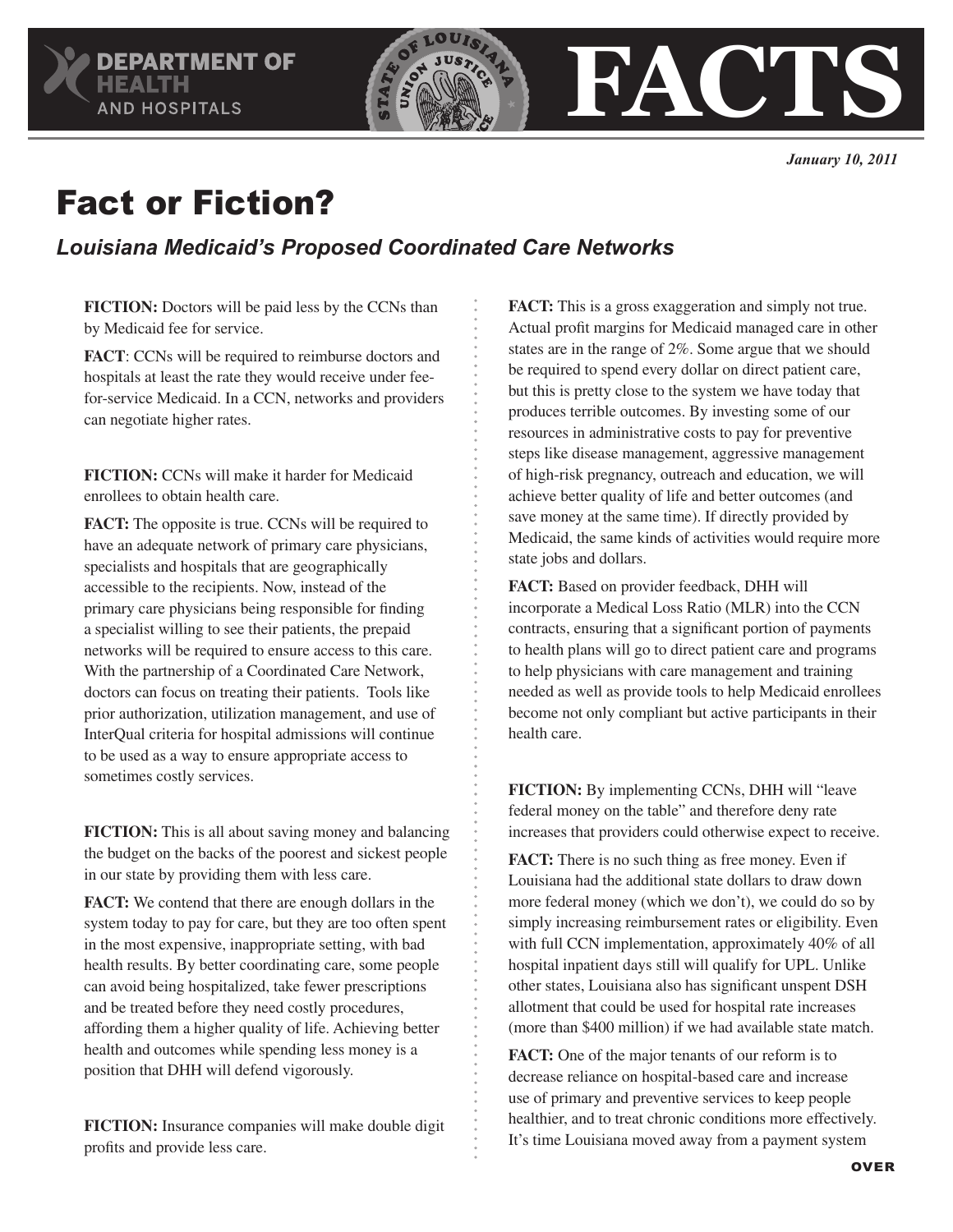that encourages care in the most expensive settings and doesn't focus on improving patients' health and quality of life.

**FICTION:** Louisiana is only interested in pursuing an insurance model that takes doctors out of the driver's seat.

**FACT:** This is simply not the case. CCNs are not designed to act as a barrier between a doctor and their patient, but rather be the infrastructure that helps that patient navigate the system and be a responsible consumer of health care. DHH also has simultaneously developed a CCN "shared savings" model in which a group of providers could organize to provide care without the involvement of an insurance company. To even the playing field, both models would have the benefit of first-market entry. With both models available, Medicaid enrollees (and providers) will be able to "vote with their feet," and play a more active role in the health care delivery system, selecting the plans or models that best work for them. However, even though projected savings will be less than what we expect to be achieved by the risk-bearing models, DHH intends to evenly assign those recipients that do not choose between both types of CCNs if capacity exists.

**FICTION:** The behavior of Medicaid enrollees (such as going to the ER for non-emergencies and failing to keep appointments or follow medical advice) can't be changed.

**FACT:** Experience in other states by Medicaid managed care entities proves that behavior can be changed. With or without CCNs, federal regulation significantly hinders the state from taking punitive action against an enrollee who consumes health care irresponsibly. The CCNs will have the flexibility under federal rules (to redirect savings in other areas like inpatient hospital utilization to providing patient outreach and training, navigation assistance, and one-on-one follow-up and case management.) CCNs can offer incentives or enhanced benefits to patients, encouraging them to adopt healthier behaviors. These methods, which the state cannot afford and is prohibited from providing in fee-for-service Medicaid, have proven to work very effectively in other states the department studied in developing this proposal.

**FICTION:** Doctors will be forced to contract with upward of 15 health plans with varying reimbursement methodologies and protocols—an unwieldy burden.

**FACT:** As a result of the unexpected number of entities submitting Letters of Intent to provide services to Louisiana Medicaid enrollees through the CCN Program open application process, DHH now will pursue a competitive procurement process for plan selection (RFP). This will allow the State to select a manageable number of the highest-quality entities to provide coordination of care for Louisiana citizens under both the prepaid and shared-savings models. This will reduce confusion for enrollees as well as reduce administrative complexity for providers.

**FICTION:** CCNs are a replication of Florida Health Reform (or TennCARE).

**FACT:** Louisiana's approach is unique to our state. As one of the last states to implement risk-bearing Medicaid managed care, we have the benefit of lots of states to research and study. Our staff has spent years poring over RFPs, contracts and evaluations as well as conducting meetings, interviews and discussions with dozens of other states about their lessons learned and what they would do differently if given the opportunity. The proposed plan for Louisiana's Medicaid program is based on these years of research.

**FICTION:** There have been many other plans developed that involved stakeholders' and providers' input that have been put on the shelf. Medicaid ignored those plans in development of the new plan.

**FACT:** Medicaid has taken these previous plans off the shelf and pulled recommendations where consensus was achieved. These ideas were essential for development of a "Louisiana model" for coordinating recipients' care in Medicaid that meets our state's needs while ensuring appropriate oversight and accountability for networks, providers, recipients and the State. These plans included but were not limited to: 1996 Committee of 100 (formed to implement capitated managed care); 2004 Governor Blanco's Health Care Reform Committee Reports; Levitt's Health Care Redesign Collaborative and Regional Consortia (2005-06) Report; Louisiana Health First Proposal (2008); Medicaid Reform Advisory Group (2008-09). The consensus areas included in the Coordinated Care Network Program DHH is now proposing include the medical home system of care, centered around core, evidence-based health care services; monitoring of utilization through a group of core quality indicators; network development requirements; network adequacy; financial management; appropriate staffing; subcontracting requirements;